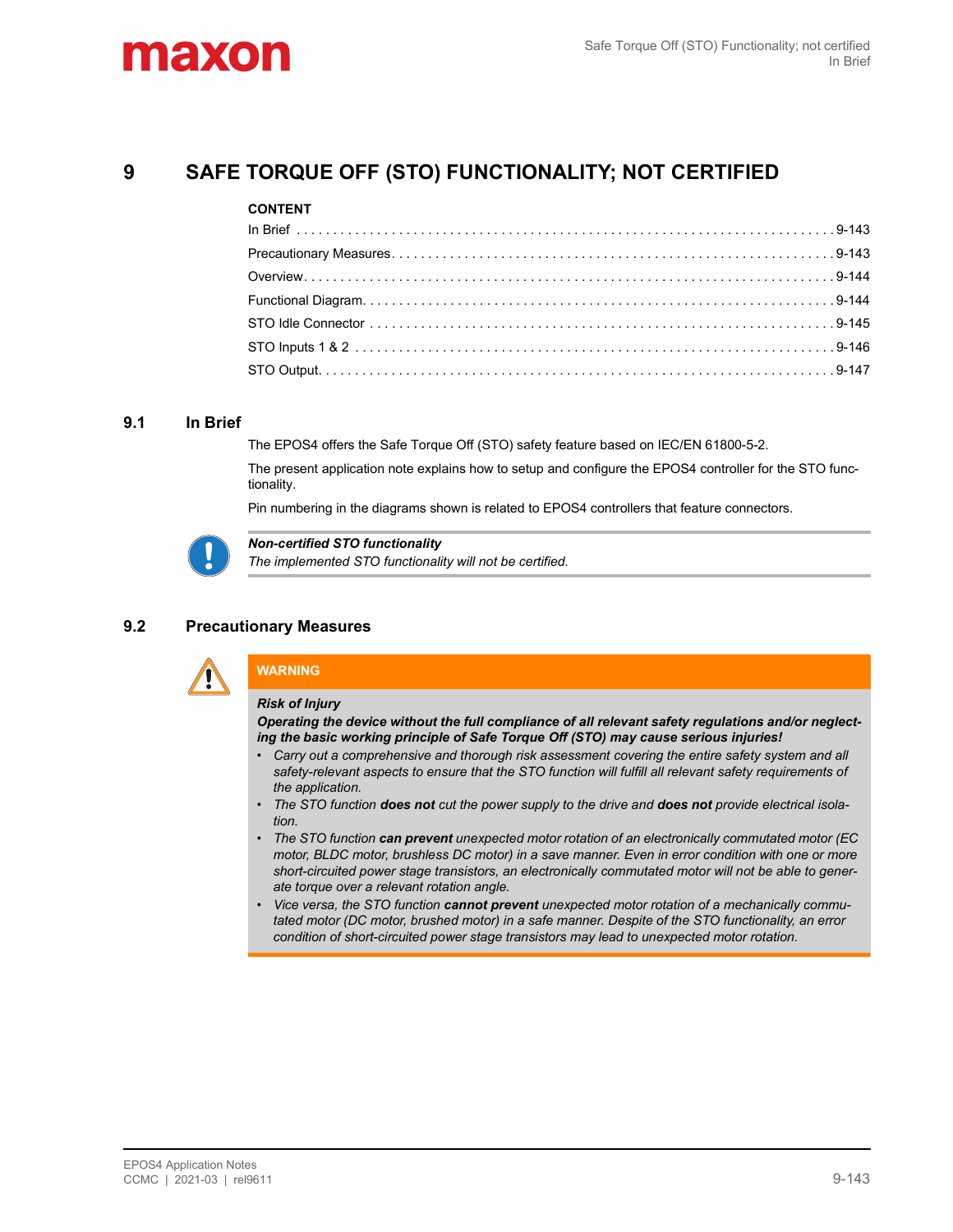# **ALEXOIA**

#### 9.3 Overview



Figure 9-137 Safe Torque Off (STO) | Working principle

The STO function is the most common and basic drive-integrated safety function. It ensures that no torquegenerating energy can continue to act on a motor and prevents unintentional starting.

STO has the immediate effect that the drive can no longer supply any torque-generating energy. STO can be used whenever the drive will be brought to a standstill in a sufficiently short time by load torque or friction, or if coasting down of the drive is not relevant to safety. STO enables safe working when, for example, the protective door is open (restart interlock) and has a wide range of uses in machinery with moving axes (such as handling or conveyor systems).

Mechanical brakes must be used if output shafts of motors or gearboxes are affected by forces that could trigger a movement once the motor has been shut down. Possible applications are vertical axes or motors with high inertia.

The STO function can be utilized to perform a safe stop according to IEC/EN 60204-1, stop category 0 (uncontrolled stop by immediate shut-down of the power supply to the actuators).



## 9.4 Functional Diagram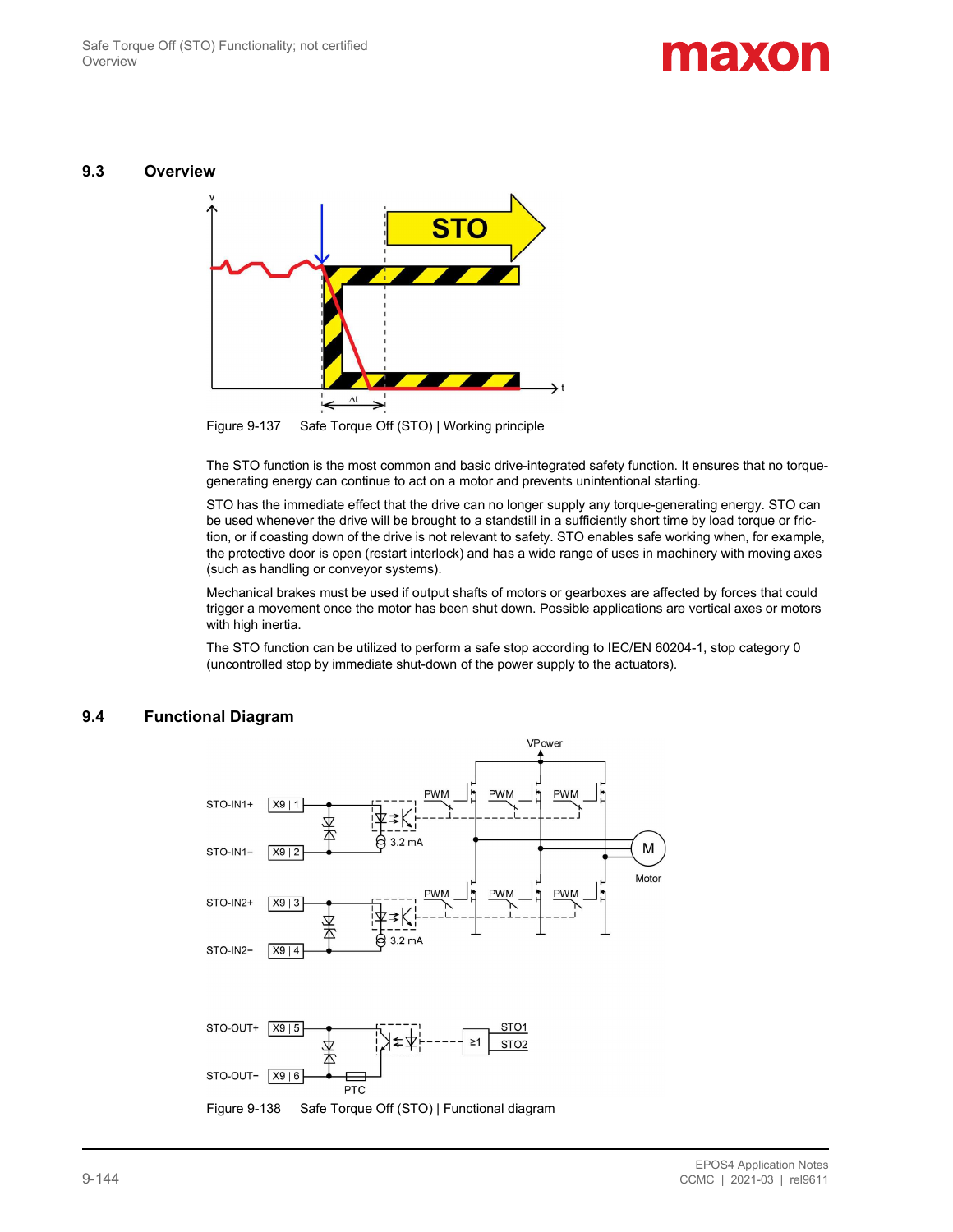

Interrupting the current to either STO1 or STO2 input will disable the drive output. Thus, the power supply to the motor is cut by stopping the switching process of the output transistors in a safe way.

The STO output is activated when either STO1 or STO2 input is powered. For details on the STO logic states  $\rightarrow$  Table 9-87.

### 9.5 STO Idle Connector

In order to activate the power stage, either both STO inputs must be powered or the «STO Idle Connector» (520860) must be plugged.

Do not use the activation voltage  $V_{STO}$  (+5 VDC) for any other purpose.

The «STO Idle Connector» is included with every EPOS4 controller that features connectors.

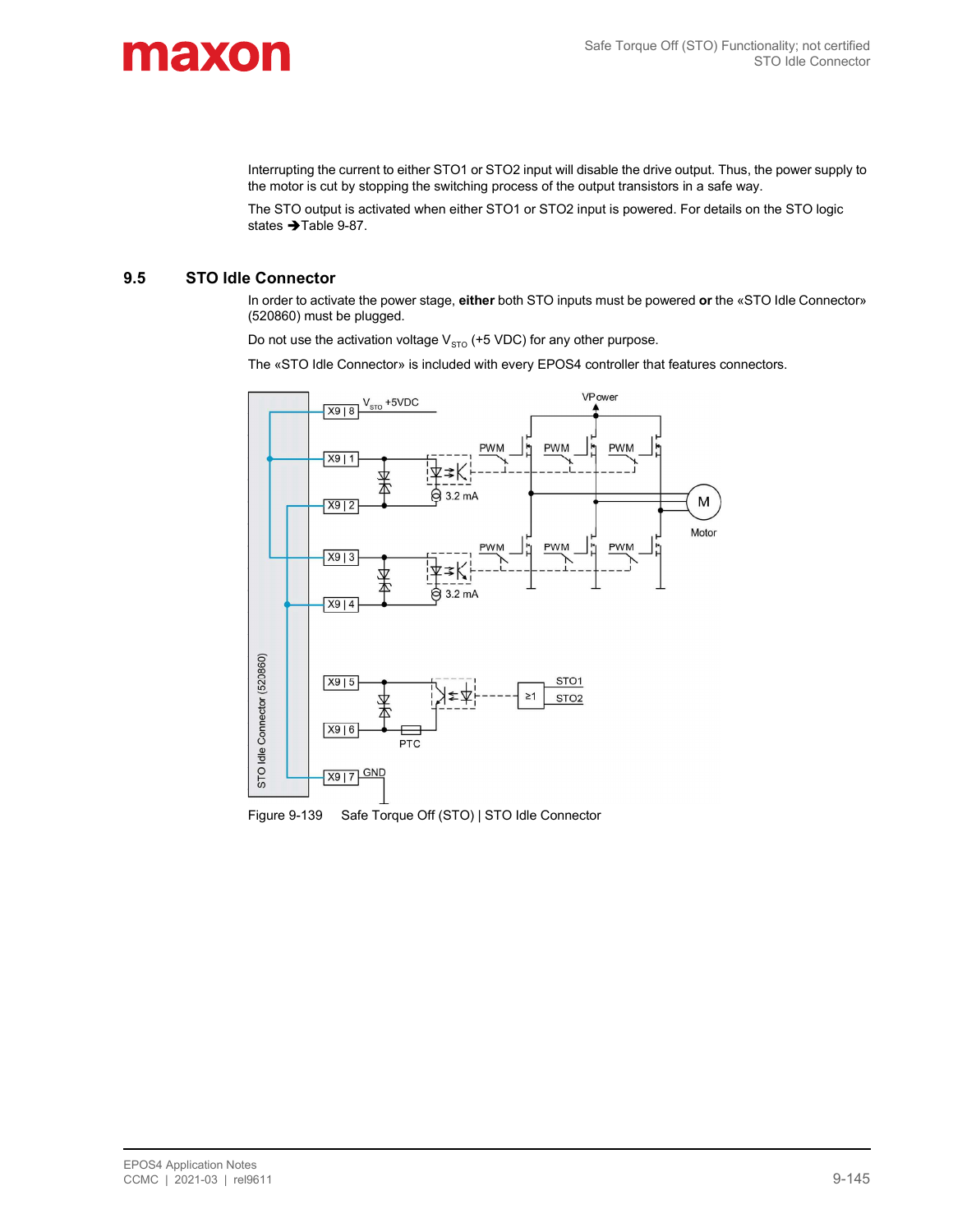

## 9.6 STO Inputs 1 & 2

#### 9.6.1 Specifications

| Safe Torque Off inputs 12 |                                            |  |  |
|---------------------------|--------------------------------------------|--|--|
| Circuit type              | Optically isolated input                   |  |  |
| Input voltage             | $0+30$ VDC                                 |  |  |
| Max. input voltage        | $±30$ VDC                                  |  |  |
| Logic 0                   | $< 1.0$ VDC                                |  |  |
| Logic 1                   | >4.5 VDC                                   |  |  |
| Input current at logic 1  | >2 mA @ 5 VDC<br>typically 3.2 mA @ 24 VDC |  |  |
| <b>Reaction time</b>      | $<$ 25 ms                                  |  |  |

Table 9-85 STO input specification





#### 9.6.2 Test Pulses

The STO1 and STO2 inputs are designed for use with fail-safe output terminals with test pulses.



Figure 9-141 Safe Torque Off (STO) | Test pulses

Test pulses that do not fulfill the stated specifications for  ${\sf T_p}$  and  ${\sf t_{\rm off}}$  can have a negative impact on the power stage gate control and can lead to unpredictable behavior.

#### 9.6.3 Input Current

To achieve a fail-safe current measurement supervision on the output terminal, the current threshold must be lower than the typical STO input current (3.2 mA @ 24 VDC).